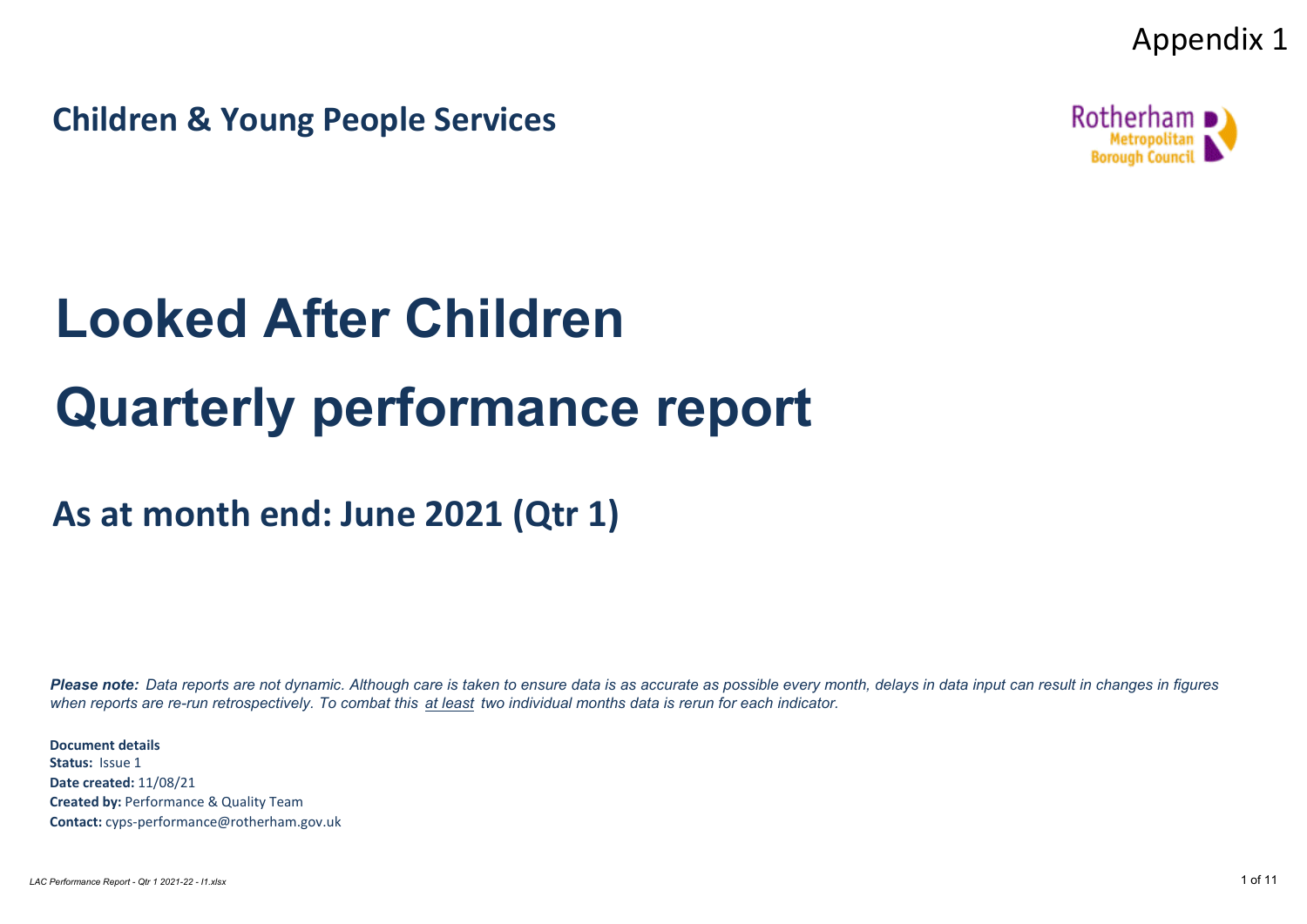### **Performance summary As at month end: June 2021 (Qtr 1)**

|                              | $\blacklozenge \blacklozenge$ - increase/decrease in number/percentage = improvement in performance<br>∧₩<br>- increase/decrease in number/percentage = decline in performance<br>- number/percentage remained same as previous month |                         |                                                                                                                                                        |                                         |                |                |                                          |       |                                  |                                   |                            |          | - increase in number/percentage (info measures)<br>- remained same as previous month (info measures)<br>- decrease in number/percentage (info measures |         |                                            |                  |                                 |                         |                                  |                                              |                                      |                       |
|------------------------------|---------------------------------------------------------------------------------------------------------------------------------------------------------------------------------------------------------------------------------------|-------------------------|--------------------------------------------------------------------------------------------------------------------------------------------------------|-----------------------------------------|----------------|----------------|------------------------------------------|-------|----------------------------------|-----------------------------------|----------------------------|----------|--------------------------------------------------------------------------------------------------------------------------------------------------------|---------|--------------------------------------------|------------------|---------------------------------|-------------------------|----------------------------------|----------------------------------------------|--------------------------------------|-----------------------|
|                              |                                                                                                                                                                                                                                       | NO.<br><b>INDICATOR</b> |                                                                                                                                                        | <b>DATA</b><br><b>NOTE</b><br>(Monthly) | Apr-21         |                | 2021 / 22<br>May-21 Jun-21<br><b>YTD</b> |       | GOOD<br><b>PERF</b><br><b>IS</b> | <b>DOT</b><br>Mont<br>on<br>Month | <b>RAG</b><br>(in<br>nonth | Red      | <b>Target and Tolerances</b><br>Amber<br>Target<br>Green                                                                                               |         | YR ON YR PERFORMANCE<br>2019/20<br>2020/21 |                  | <b>YR ON YR</b><br><b>TREND</b> | <b>STAT NEIGH</b><br>AV | <b>BEST STAT</b><br><b>NEIGH</b> | <b>LATEST BENCHMARKING</b><br><b>NAT AVE</b> | <b>TOP QTILE</b><br><b>THRESHOLD</b> | <b>RIA</b><br>2019/20 |
|                              |                                                                                                                                                                                                                                       | 6.1                     | No. of Looked After Children                                                                                                                           | Count                                   | 586            | 560            | 563                                      |       | Info                             | ↑                                 |                            |          |                                                                                                                                                        |         | 595                                        | 597              |                                 |                         |                                  |                                              |                                      |                       |
|                              |                                                                                                                                                                                                                                       | 6.2                     | Rate of Looked After Children per 10,000 population aged under 18<br>(Council Plan Indicator)                                                          | Rate per<br>10,000                      | 101.9          | 97.4           | 97.9                                     |       | low                              | A                                 |                            | $103.6+$ | $98.8+$                                                                                                                                                | < 98.7  | 104.5                                      | 103.8            |                                 | 98.2                    | 59.0                             | 67.0                                         |                                      | 77.0                  |
|                              |                                                                                                                                                                                                                                       | 6.3                     | Admissions of Looked After Children                                                                                                                    | Count                                   | 10             | 5              | 12                                       | 27    | Info                             | ተ                                 |                            |          |                                                                                                                                                        |         | 214                                        | 186              |                                 |                         |                                  |                                              |                                      |                       |
|                              |                                                                                                                                                                                                                                       | 6.4                     | No. of children who have ceased to be Looked After Children                                                                                            | Count                                   | 25             | 26             | 10                                       | 61    | High                             |                                   |                            |          |                                                                                                                                                        |         | 259                                        | 183              |                                 |                         |                                  |                                              |                                      |                       |
|                              |                                                                                                                                                                                                                                       | 6.5                     | Percentage of LAC who have ceased to be looked after due to permanence (Special<br>guardianship order (SGO), Child arrangement orders (CAO), Adoption) | Percentag                               | 52.0%          | 34.6%          | 10.0%                                    | 43.8% | High                             |                                   |                            | 27%      | $27%+$                                                                                                                                                 | 35%     | 32.4%                                      | 32.8%            |                                 |                         |                                  |                                              |                                      |                       |
|                              |                                                                                                                                                                                                                                       | 6.6                     | No. of SGO's started (Legal Status)                                                                                                                    | Count                                   | $\overline{7}$ | $\overline{4}$ | $\overline{1}$                           | 12    | High                             |                                   |                            |          |                                                                                                                                                        |         | 73                                         | 42               |                                 |                         |                                  |                                              |                                      |                       |
|                              |                                                                                                                                                                                                                                       | 6.7                     | Percentage of LAC who have ceased to be looked after due to a Special<br>Guardianship Order                                                            | Percentage                              | 40.0%          | 15.4%          | 0.0%                                     | 22.9% | High                             |                                   |                            |          |                                                                                                                                                        |         | 16.2%                                      | 11.5%            |                                 | 12.3%<br>(2017)         | 22.0%<br>(2017)                  | 12.0%<br>(2017)                              | 17.0%<br>(2017)                      |                       |
|                              |                                                                                                                                                                                                                                       | 6.8                     | LAC cases reviewed within timescales                                                                                                                   | Percenta                                | 98.5%          | 95.6%          | 93.6%                                    | 96.0% | High                             |                                   |                            | < 87%    | $87%+$                                                                                                                                                 | $95%+$  | 90.8%                                      | 96.2%            |                                 |                         |                                  |                                              |                                      |                       |
|                              |                                                                                                                                                                                                                                       | 6.9                     | % of children adopted                                                                                                                                  | Percentage                              | 12.0%          | 19.2%          | 10.0%                                    | 14.8% | High                             |                                   |                            |          |                                                                                                                                                        |         | 11.2%                                      | 18.6%            |                                 | 17.3%                   | 42.0%                            | 12.0%                                        | 16.6%                                | 14.0%                 |
|                              | LAC                                                                                                                                                                                                                                   | 6.10                    | Health of Looked After Children - up to date Health Assessments                                                                                        | Percentag                               | 91.9%          | 86.5%          | 78.1%                                    |       | High                             |                                   |                            | <87%     | $87%+$                                                                                                                                                 | 95%     | 88.2%                                      | 88.3%            |                                 |                         |                                  |                                              |                                      |                       |
|                              |                                                                                                                                                                                                                                       | 6.11                    | Health of Looked After Children - up to date Dental Assessments                                                                                        | Percentage                              | 29.7%          | 30.0%          | 30.7%                                    |       | High                             | ሳ                                 |                            | <87%     | 87%+                                                                                                                                                   | $95% -$ | 82.2%                                      | 20.2%            |                                 |                         |                                  |                                              |                                      |                       |
|                              |                                                                                                                                                                                                                                       | 6.12                    | Health of Looked After Children - Initial Health Assessments carried out within 20<br>working days                                                     | Percentage                              | 68.8%          | 50.0%          | 66.7%                                    | 65.2% | High                             | ᠰ                                 |                            |          |                                                                                                                                                        |         | 86.4%                                      | 78.8%            |                                 |                         |                                  |                                              |                                      |                       |
|                              |                                                                                                                                                                                                                                       |                         | 6.13 % of LAC with a PEP (Termly)                                                                                                                      | Percentage                              | 99.0%          | $\sim$         | $\overline{\phantom{a}}$                 | 97.5% | High                             | n/a                               |                            |          |                                                                                                                                                        |         | 97.5%                                      | 98.9%            |                                 |                         |                                  |                                              |                                      |                       |
|                              |                                                                                                                                                                                                                                       |                         | 6.14 % of LAC with up to date PEPs (Termly)                                                                                                            | Percentage                              | 94.6%          | ÷.             | $\overline{\phantom{a}}$                 | 86.5% | High                             | n/a                               |                            | <87%     | $87%+$                                                                                                                                                 | $95%+$  | 95.0%                                      | 96.5%            |                                 |                         |                                  |                                              |                                      |                       |
|                              |                                                                                                                                                                                                                                       | 6.15                    | LAC Overall absence - % of sessions lost due to absence                                                                                                | Percentage                              |                | ÷.             | ٠.                                       | 7.6%  | Low                              | n/a                               |                            |          |                                                                                                                                                        |         | 4.6%                                       | not<br>available |                                 | 4.3%                    | 2.9%                             | 4.7%                                         | 3.9%                                 |                       |
|                              |                                                                                                                                                                                                                                       | 6.16                    | % of LAC who are classed as persistent absentees                                                                                                       | Percentage                              |                |                |                                          | 22.6% | Low                              | n/a                               |                            |          |                                                                                                                                                        |         | 8.6%                                       | not<br>available |                                 | 10.0%                   | 6.3%                             | 10.9%                                        | 9.2%                                 |                       |
|                              |                                                                                                                                                                                                                                       | 6.17                    | % of LAC with at least one fixed term exclusion                                                                                                        | Percentage                              |                | $\sim$         | $\overline{\phantom{a}}$                 | 4.0%  | Low                              | n/a                               |                            |          |                                                                                                                                                        |         | tbc                                        | not<br>available |                                 | 13.2%                   | 10.6%                            | 11.7%                                        | 10.0%                                |                       |
|                              |                                                                                                                                                                                                                                       |                         | 6.18 % of LAC on reduced timetable arrangements                                                                                                        | Percentage                              |                | $\overline{a}$ | ٠.                                       | tbc   | Low                              | n/a                               |                            |          |                                                                                                                                                        |         |                                            |                  |                                 |                         |                                  |                                              |                                      |                       |
|                              |                                                                                                                                                                                                                                       |                         | 6.19 % of eligible LAC with an up to date plan                                                                                                         | Percentage                              | 94.4%          | 97.1%          | 95.0%                                    |       | High                             |                                   |                            | < 87%    | 87%+                                                                                                                                                   | $95%+$  | 92.6%                                      | 95.7%            |                                 |                         |                                  |                                              |                                      |                       |
|                              |                                                                                                                                                                                                                                       | 6.20                    | % LAC visits up to date & completed within timescale of national minimum standard                                                                      | Percentag                               | 95.6%          | 95.9%          | 96.8%                                    |       | High                             | ኍ                                 |                            | <87%     | 87%+                                                                                                                                                   | $95%+$  | 93.4%                                      | 94.5%            |                                 |                         |                                  |                                              |                                      |                       |
| <b>LOOKED AFTER CHILDREN</b> |                                                                                                                                                                                                                                       | 7.1                     | No. of care leavers                                                                                                                                    | Count                                   | 315            | 317            | 312                                      |       | Info                             | ₩                                 |                            |          |                                                                                                                                                        |         | 313                                        | 319              |                                 |                         |                                  |                                              |                                      |                       |
|                              | <b>LEAVERS</b>                                                                                                                                                                                                                        | 7.2                     | % of eligible LAC & Care Leavers with a pathway plan                                                                                                   | Percentag                               | 92.7%          | 91.5%          | 90.0%                                    |       | High                             |                                   |                            | < 87%    | $87%+$                                                                                                                                                 | $95%+$  | 94.2%                                      | 91.8%            |                                 |                         |                                  |                                              |                                      |                       |
|                              |                                                                                                                                                                                                                                       | 7.3                     | % of eligible LAC & Care Leavers with an up to date pathway plan                                                                                       | Percentage                              | 81.5%          | 76.9%          | 81.6%                                    |       | High                             | ᠰ                                 |                            |          |                                                                                                                                                        |         | 73.1%                                      | 82.7%            |                                 |                         |                                  |                                              |                                      |                       |
|                              | CARE                                                                                                                                                                                                                                  | 7.4                     | % of care leavers in suitable accommodation                                                                                                            | Percentag                               | 96.8%          | 96.8%          | 96.5%                                    |       | High                             |                                   |                            | <86%     | 86%+                                                                                                                                                   | 94%     | 93.0%                                      | 98.4%            |                                 | 86.6%                   | 94.0%                            | 85.0%                                        | 92.0%                                |                       |
|                              |                                                                                                                                                                                                                                       | 7.5                     | % of care leavers in employment, education or training                                                                                                 | Percentage                              | 63.5%          | 62.8%          | 61.2%                                    |       | High                             | J                                 |                            | < 57%    | 57%+                                                                                                                                                   | 65%+    | 59.7%                                      | 64.9%            |                                 | 56.0%                   | 73.0%                            | 51.0%                                        | 59.0%                                |                       |
|                              |                                                                                                                                                                                                                                       | 8.1                     | % of long term LAC in placements which have been stable for at least 2 years                                                                           | Percentage                              | 69.5%          | 68.6%          | 68.6%                                    |       | High                             |                                   |                            | < 61%    | 61%                                                                                                                                                    | 69%     | 62.1%                                      | 69.2%            |                                 | 68.5%                   | 77.0%                            | 69.0%                                        | 73.0%                                |                       |
|                              | PLACEMENTS                                                                                                                                                                                                                            | 8.2                     | % of LAC who have had 3 or more placements - rolling 12 months<br>(Council Plan Indicator)                                                             | Percentage                              | 9.2%           | 9.5%           | 9.6%                                     |       | low                              | Æ                                 |                            | $18% +$  | $10% +$                                                                                                                                                | < 10%   | 11.1%                                      | 8.9%             |                                 | 10.0%                   | 6.0%                             | 10.0%                                        | 8.0%                                 |                       |
|                              |                                                                                                                                                                                                                                       | 8.3                     | % of LAC in a family based setting (Council Plan Indicator)                                                                                            | Percentag                               | 80.5%          | 80.2%          | 80.3%                                    |       | High                             | ሳ                                 |                            | <77%     | 77%+                                                                                                                                                   | 85%+    | 81.5%                                      | 79.9%            |                                 |                         |                                  |                                              |                                      |                       |
|                              |                                                                                                                                                                                                                                       | 8.4                     | % of LAC placed with parents or other with parental responsibility (P1)                                                                                | Percentage                              | 4.1%           | 3.8%           | 3.6%                                     |       | Low                              |                                   |                            |          |                                                                                                                                                        |         | 5.4%                                       | 4.2%             |                                 |                         |                                  |                                              |                                      |                       |
|                              |                                                                                                                                                                                                                                       | 8.5                     | % of LAC in a Commissioned Placement                                                                                                                   | Percentag                               | 52.0%          | 53.4%          | 52.4%                                    |       | Low                              |                                   |                            |          |                                                                                                                                                        |         | 51.9%                                      | 50.3%            |                                 |                         |                                  |                                              |                                      |                       |
|                              |                                                                                                                                                                                                                                       | 9.1                     | No. of LAC in a Fostering Placement                                                                                                                    | Count                                   | 388            | 376            | 377                                      |       | High                             | ሳ                                 |                            |          |                                                                                                                                                        |         | 405                                        | 391              |                                 |                         |                                  |                                              |                                      |                       |
|                              | <b>TERING</b>                                                                                                                                                                                                                         | 9.2                     | % of LAC in a Fostering Placement                                                                                                                      | Percentar                               | 66.2%          | 67.1%          | 67.0%                                    |       | High                             | J                                 |                            |          |                                                                                                                                                        |         | 68.1%                                      | 65.5%            |                                 |                         |                                  |                                              |                                      |                       |
|                              |                                                                                                                                                                                                                                       | 9.3                     | No. of Foster Carers (Households)                                                                                                                      | Count                                   | 147            | 147            | 143                                      |       | High                             |                                   |                            |          |                                                                                                                                                        |         | 147                                        | 146              |                                 |                         |                                  |                                              |                                      |                       |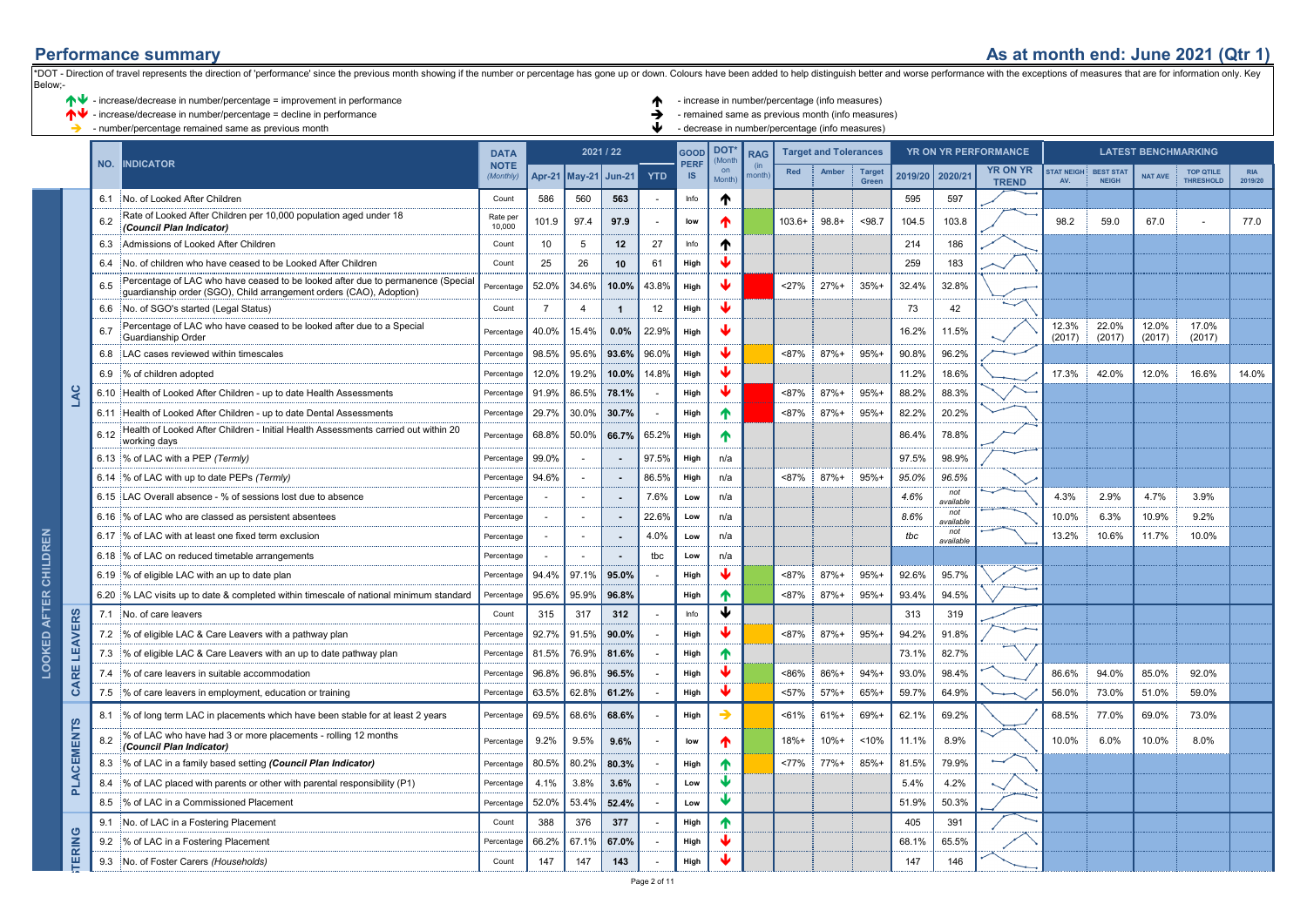| Below;-                 | *DOT - Direction of travel represents the direction of 'performance' since the previous month showing if the number or percentage has gone up or down. Colours have been added to help distinguish better and worse performanc |                                                                                                               |                            |           |       |                          |            |                          |                                                 |            |                              |                                                   |                 |       |                 |                                 |                            |                                  |                |                                      |                       |  |  |
|-------------------------|--------------------------------------------------------------------------------------------------------------------------------------------------------------------------------------------------------------------------------|---------------------------------------------------------------------------------------------------------------|----------------------------|-----------|-------|--------------------------|------------|--------------------------|-------------------------------------------------|------------|------------------------------|---------------------------------------------------|-----------------|-------|-----------------|---------------------------------|----------------------------|----------------------------------|----------------|--------------------------------------|-----------------------|--|--|
|                         | ↑↓ - increase/decrease in number/percentage = improvement in performance                                                                                                                                                       |                                                                                                               |                            |           |       |                          |            |                          |                                                 |            |                              | - increase in number/percentage (info measures)   |                 |       |                 |                                 |                            |                                  |                |                                      |                       |  |  |
|                         | - increase/decrease in number/percentage = decline in performance                                                                                                                                                              |                                                                                                               |                            |           |       |                          |            |                          |                                                 |            |                              | - remained same as previous month (info measures) |                 |       |                 |                                 |                            |                                  |                |                                      |                       |  |  |
|                         | - number/percentage remained same as previous month                                                                                                                                                                            |                                                                                                               |                            |           |       |                          |            |                          | - decrease in number/percentage (info measures) |            |                              |                                                   |                 |       |                 |                                 |                            |                                  |                |                                      |                       |  |  |
| NO.<br><b>INDICATOR</b> |                                                                                                                                                                                                                                |                                                                                                               | <b>DATA</b><br><b>NOTE</b> | 2021 / 22 |       |                          |            | GOOD DOT*<br><b>PERF</b> | (Mont)                                          | <b>RAG</b> | <b>Target and Tolerances</b> |                                                   |                 |       |                 | <b>YR ON YR PERFORMANCE</b>     | <b>LATEST BENCHMARKING</b> |                                  |                |                                      |                       |  |  |
|                         |                                                                                                                                                                                                                                |                                                                                                               |                            |           |       | Apr-21   May-21   Jun-21 | <b>YTD</b> | <b>IS</b>                | on<br>Month                                     | month      | Red                          | Amber                                             | Target<br>Green |       | 2019/20 2020/21 | <b>YR ON YR</b><br><b>TREND</b> | STAT NEIGH<br>AV.          | <b>BEST STAT</b><br><b>NEIGH</b> | <b>NAT AVE</b> | <b>TOP QTILE</b><br><b>THRESHOLD</b> | <b>RIA</b><br>2019/20 |  |  |
|                         | FOS                                                                                                                                                                                                                            | No. of Foster Carers Recruited<br>9.4                                                                         | Count                      |           |       |                          |            | High                     |                                                 |            |                              |                                                   |                 |       |                 |                                 |                            |                                  |                |                                      |                       |  |  |
|                         |                                                                                                                                                                                                                                | No. of Foster Carers Deregistered<br>9.5                                                                      | Count                      |           |       | n                        |            | low                      |                                                 |            |                              |                                                   |                 | 20    |                 | —                               |                            |                                  |                |                                      |                       |  |  |
|                         |                                                                                                                                                                                                                                | 10.1 No. of adoptions                                                                                         | Count                      |           |       |                          |            | High                     |                                                 |            |                              |                                                   |                 | 29    | 34              |                                 |                            |                                  |                |                                      |                       |  |  |
|                         | SN                                                                                                                                                                                                                             | 10.2 No. of adoptions completed within 12 months of SHOBPA                                                    | Count                      |           |       |                          |            | High                     |                                                 |            |                              |                                                   |                 |       |                 |                                 |                            |                                  |                |                                      |                       |  |  |
|                         | $\overline{\mathsf{P}}$                                                                                                                                                                                                        | 10.3 % of adoptions completed within 12 months of SHOBPA                                                      | Percentage                 | 0.0%      | 0.0%  | 0.0%                     | 0.0%       | High                     |                                                 |            |                              |                                                   |                 | 31.0% | 17.6%           |                                 |                            |                                  |                |                                      |                       |  |  |
|                         | O<br>Ř                                                                                                                                                                                                                         | Average number of days between a child becoming Looked After and having a<br>10.4<br>adoption placement (A10) | <b>YTD</b><br>Average      | 536.0     | 457.9 | 475.4                    |            | low                      |                                                 |            |                              |                                                   | 487<            | 391.5 | 446.6           |                                 | 359.7                      | 310.0                            | 376.0          | 333.0                                | 360.0                 |  |  |
|                         |                                                                                                                                                                                                                                | Average number of days between a placement order and being matched with an<br>adoptive family (A2)            | <b>YTD</b><br>Average      | 322.0     | 288.0 | 282.3                    |            | Low                      |                                                 |            |                              |                                                   | 121<            | 146.0 | 210.6           |                                 | 160.0                      | 91.0                             | 178.0          | 138.0                                | 167.0                 |  |  |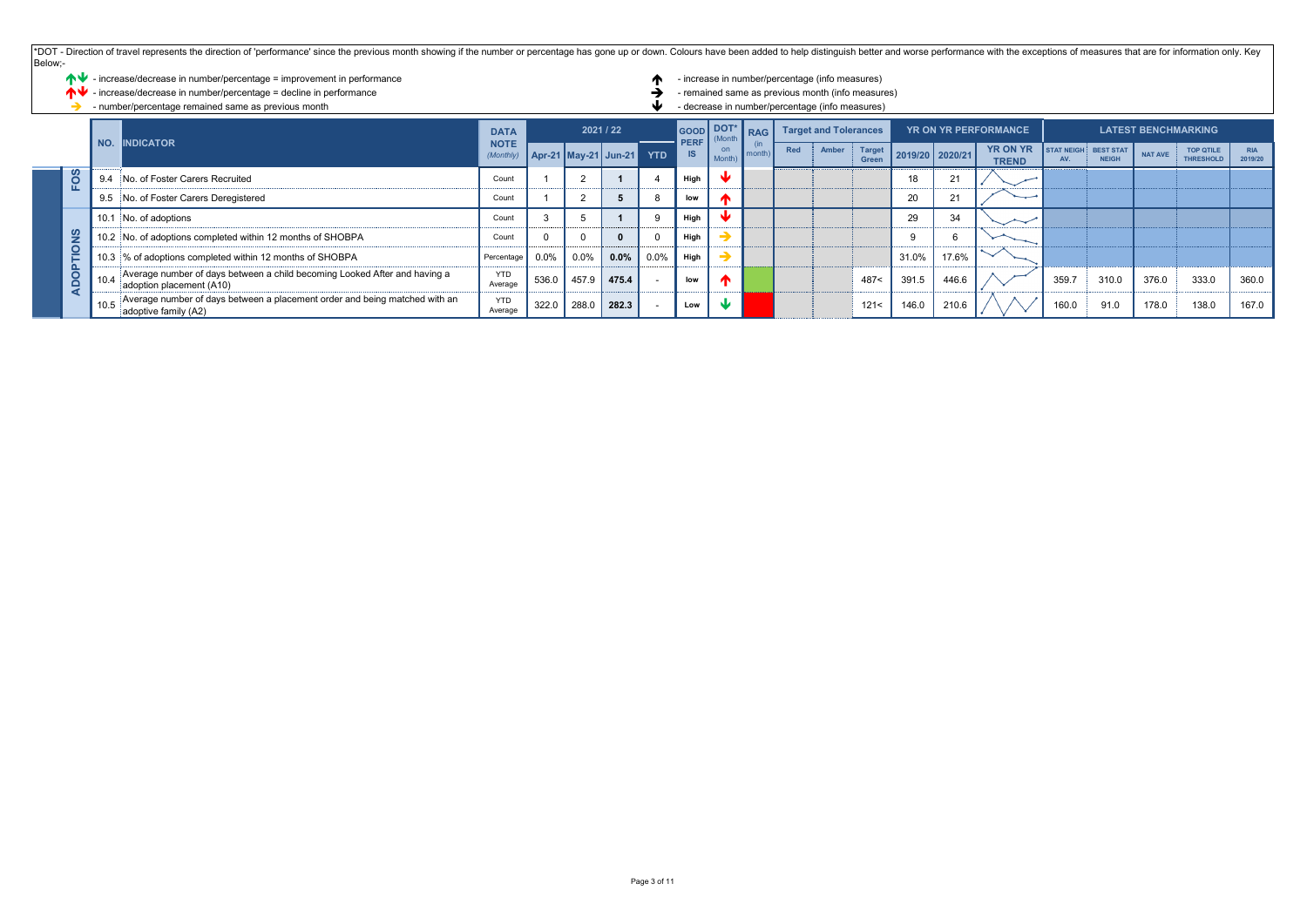#### **LOOKED AFTER CHILDREN**

| <b>DEFIN</b> |  |
|--------------|--|
|              |  |

**CANT CHANGES** 

Children in care or 'looked after children' are children who have become the responsibility of the local authority. This can happen voluntarily by parents struggling to cope or through an intervention by children's service child is at risk of significant harm.

The number of LAC has fluctuated since summer 2020 but at the end of June 21 there were 563 LAC, showing a positive reduction from 614 in August 20. This equates to 97.9 per 10,000 population which is now lower than the la neighbour average (98.2) but higher than the latest national average (67.0). The Rotherham LAC cohort would need to reach 385 to meet the latest national average.

**SIGNIFICANT CHANGES / CONCERNS** CERNS 27 children became looked after and 61 children ceased to be looked after during quarter 1 with 43.8% of these children leaving care to permanence. This reduced the number of children becoming looked after and the positive permanence figures reflects the positive impact of the SoS framework, the impact of relationship based social work, which ensures the service is focused on working with extended families and support networks to support chi wider connected family.

22.9% of children ceasing to be LAC during quarter 1 did so to a Special Guardianship Order (SGO) and 12 SGO's were started in the quarter.

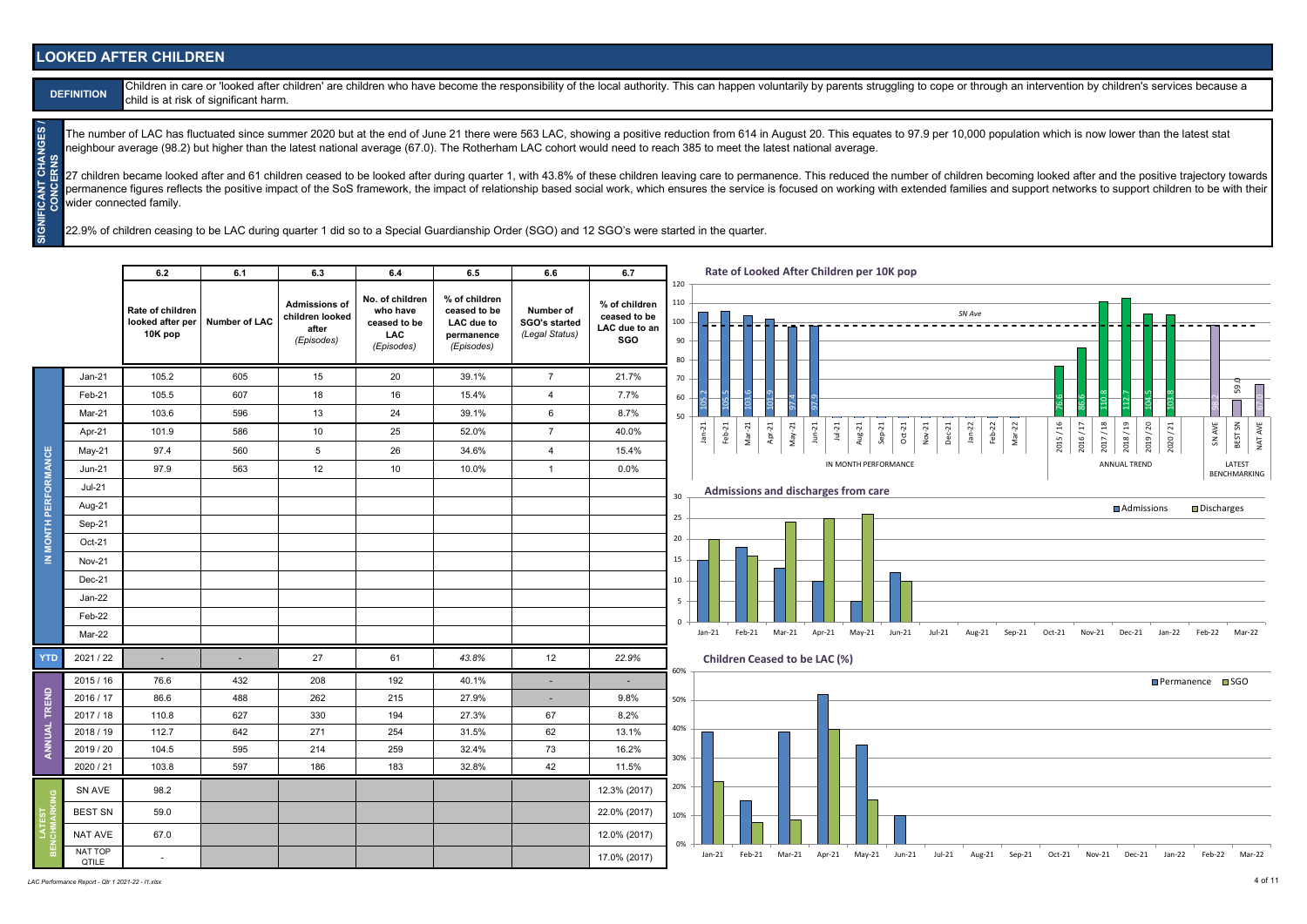#### **LOOKED AFTER CHILDREN - REVIEWS, PLANS & VISITS**

The purpose of a LAC review meeting is to consider the plan for the welfare of the looked after child and achieve Permanence for them within a timescale that meets their needs. The review is chaired by an Independent Reviewing Officer (IRO). The LA is also responsible for appointing a representative to visit the child wherever he or she is living to ensure that his/her welfare continues to be safeguarded and promoted. The minimum national timescales for visits is within one week of placement, then six weekly until the child has been in placement for a year and the 12 weekly thereafter. **DEFINITION**

Quarter 1 has seen a decline month on month in the number of LAC cases reviewed within timescale reaching 93.6% (102/109) at the end of June 21. It is worth noting that in May 21 95.6% were in time with 6 reviews being out of time, similarly in June there were 7 reviews out of time but due to the overall cohort of reviews being due reducing this has impacted the percentage in time.

LAC with an up-to-date plan has remined fairly consistent quarter on quarter ending with 95.0% of plans being up to date at the end of June 21.

The number of visits being completed within the national minimum standard remained stable throughout quarter 1 with 95%+ being in time month on month. 96.8% were up to date at the end of June 21 with all visits in the month being physical visits.

|                      |               | 6.8                                             | 6.19                           | 6.20                                                                                                   |                           |          |          |          |                             |          |          |          |              | % of LAC cases reviewed within timescales |        |          |                      |                                                                                  |          |          |          |          |          |            |         |         |         |                     |         |         |         |
|----------------------|---------------|-------------------------------------------------|--------------------------------|--------------------------------------------------------------------------------------------------------|---------------------------|----------|----------|----------|-----------------------------|----------|----------|----------|--------------|-------------------------------------------|--------|----------|----------------------|----------------------------------------------------------------------------------|----------|----------|----------|----------|----------|------------|---------|---------|---------|---------------------|---------|---------|---------|
|                      |               | % of LAC cases<br>reviewed within<br>timescales | LAC with an up<br>to date plan | % LAC visits up<br>to date &<br>complete within<br>timescale of<br><b>National Minimum</b><br>standard | 100%<br>90%<br>80%<br>70% |          |          |          |                             |          |          |          |              |                                           |        |          |                      |                                                                                  |          |          |          |          |          |            |         |         |         |                     |         |         |         |
|                      | $Jan-21$      | 132 of 141                                      | 93.6%<br>92.0%                 | 564 of 603 93.5%                                                                                       | 60%                       |          |          |          |                             |          |          |          |              |                                           |        |          |                      |                                                                                  |          |          |          |          |          |            |         |         |         |                     |         |         |         |
|                      | Feb-21        | 117 of 119                                      | 98.3%<br>93.7%                 | 563 of 607 92.8%                                                                                       |                           | $Jan-21$ | $Feb-21$ | $Mar-21$ | Apr-21                      | $May-21$ |          | $Jun-21$ |              | $Jul-21$                                  | Aug-21 | $Sep-21$ | $Oct-21$             | $Nov-21$                                                                         | $Dec-21$ | $Jan-22$ | Feb-22   | $Mar-22$ |          | 2021/22    | 2015/16 | 2016/17 | 2017/18 | 2018/19             |         | 2019/20 | 2020/21 |
|                      | Mar-21        | 184 of 187                                      | 98.4%<br>95.7%                 | 574 of 603 95.2%                                                                                       |                           |          |          |          |                             |          |          |          |              | IN MONTH PERFORMANCE                      |        |          |                      |                                                                                  |          |          |          |          |          | <b>YTD</b> |         |         |         | ANNUAL TREND        |         |         |         |
|                      | Apr-21        | 132 of 134                                      | 98.5%<br>94.4%                 | 561 of 587 95.6%                                                                                       |                           |          |          |          | LAC with an up to date plan |          |          |          |              |                                           |        |          |                      |                                                                                  |          |          |          |          |          |            |         |         |         |                     |         |         |         |
|                      | May-21        | 130 of 136                                      | 95.6%<br>97.1%                 | 538 of 561 95.9%                                                                                       | 100%                      |          |          |          |                             |          |          |          |              |                                           |        |          |                      |                                                                                  |          |          |          |          |          |            |         |         |         |                     |         |         |         |
|                      | $Jun-21$      | 102 of 109                                      | 93.6%<br>95.0%                 | 546 of 564 96.8%                                                                                       | 90%                       |          |          |          |                             |          |          |          |              |                                           |        |          |                      |                                                                                  |          |          |          |          |          |            |         |         |         |                     |         |         |         |
|                      | $Jul-21$      |                                                 |                                |                                                                                                        | 80%                       |          |          |          |                             |          |          |          |              |                                           |        |          |                      |                                                                                  |          |          |          |          |          |            |         |         |         |                     |         |         |         |
|                      | Aug-21        |                                                 |                                |                                                                                                        | 70%                       |          |          |          |                             |          |          |          |              |                                           |        |          |                      |                                                                                  |          |          |          |          |          |            |         |         |         |                     |         |         |         |
|                      | Sep-21        |                                                 |                                |                                                                                                        |                           |          |          |          |                             |          |          |          |              |                                           |        |          |                      |                                                                                  |          |          |          |          |          |            |         |         |         |                     |         |         |         |
| IN MONTH PERFORMANCE | $Oct-21$      |                                                 |                                |                                                                                                        | 60%                       | $Jan-21$ | $Feb-21$ |          |                             | Apr-21   |          |          | $Jun-21$     | $Jul-21$                                  |        |          |                      |                                                                                  |          |          | $Jan-22$ |          |          |            |         |         |         |                     |         |         |         |
|                      | <b>Nov-21</b> |                                                 |                                |                                                                                                        |                           |          |          | $Mar-21$ |                             |          | $May-21$ |          |              |                                           | Aug-21 |          | $Sep-21$             | $Oct-21$                                                                         | Nov-21   | Dec-21   |          | $Feb-22$ | $Mar-22$ |            | 2015/16 | 2016/17 | 2017/18 | 2018/19             | 2019/20 |         | 2020/21 |
|                      | Dec-21        |                                                 |                                |                                                                                                        |                           |          |          |          |                             |          |          |          |              |                                           |        |          | IN MONTH PERFORMANCE |                                                                                  |          |          |          |          |          |            |         |         |         | <b>ANNUAL TREND</b> |         |         |         |
|                      | Jan-22        |                                                 |                                |                                                                                                        | 100%                      |          |          |          |                             |          |          |          |              |                                           |        |          |                      | % LAC visits up to date & complete within timescale of National Minimum standard |          |          |          |          |          |            |         |         |         |                     |         |         |         |
|                      | Feb-22        |                                                 |                                |                                                                                                        |                           |          |          |          |                             |          |          |          |              |                                           |        |          |                      |                                                                                  |          |          |          |          |          |            |         |         |         |                     |         |         |         |
|                      | Mar-22        |                                                 |                                |                                                                                                        | 90%                       |          |          |          |                             |          |          |          |              |                                           |        |          |                      |                                                                                  |          |          |          |          |          |            |         |         |         |                     |         |         |         |
| <b>YTD</b>           | 2021/22       | 364 of 379                                      | 96.0%                          |                                                                                                        | 80%                       |          |          |          |                             |          |          |          |              |                                           |        |          |                      |                                                                                  |          |          |          |          |          |            |         |         |         |                     |         |         |         |
|                      | 2015/16       |                                                 | 83.3%<br>98.4%                 | 98.1%                                                                                                  |                           |          |          |          |                             |          |          |          |              |                                           |        |          |                      |                                                                                  |          |          |          |          |          |            |         |         |         |                     |         |         |         |
|                      | 2016/17       | 652 of 714                                      | 91.3%<br>79.1%                 | 74.0%                                                                                                  | 70%                       |          |          |          |                             |          |          |          |              |                                           |        |          |                      |                                                                                  |          |          |          |          |          |            |         |         |         |                     |         |         |         |
|                      | 2017/18       | 1502 of 1658 90.6%                              | 89.5%                          | 97.5%                                                                                                  | 60%                       |          |          |          |                             |          |          |          |              |                                           |        |          |                      |                                                                                  |          |          |          |          |          |            |         |         |         |                     |         |         |         |
| ANNUAL TREND         | 2018/19       | 1668 of 1883 88.6%                              | 98.0%                          | 96.9%                                                                                                  |                           | $Jan-21$ | Feb-21   | $Mar-21$ | Apr-21                      |          | $May-21$ |          | $J$ un- $21$ | $Jul-21$                                  | Aug-21 |          | $Sep-21$             | $Oct-21$                                                                         | Nov-21   | $Dec-21$ | $Jan-22$ | $Feb-22$ | $Mar-22$ |            | 2015/16 | 2016/17 | 2017/18 | 2018/19             | 2019/20 |         | 2020/21 |
|                      | 2019/20       | 1612 of 1775 90.8%                              | 92.6%                          | 93.4%                                                                                                  |                           |          |          |          |                             |          |          |          |              |                                           |        |          |                      |                                                                                  |          |          |          |          |          |            |         |         |         |                     |         |         |         |
|                      | 2020/21       | 1662 of 1728 96.2%                              | 95.7%                          | 94.5%                                                                                                  |                           |          |          |          |                             |          |          |          |              |                                           |        |          | IN MONTH PERFORMANCE |                                                                                  |          |          |          |          |          |            |         |         |         | ANNUAL TREND        |         |         |         |

*LAC Performance Report - Qtr 1 2021-22 - I1.xlsx* 5 of 11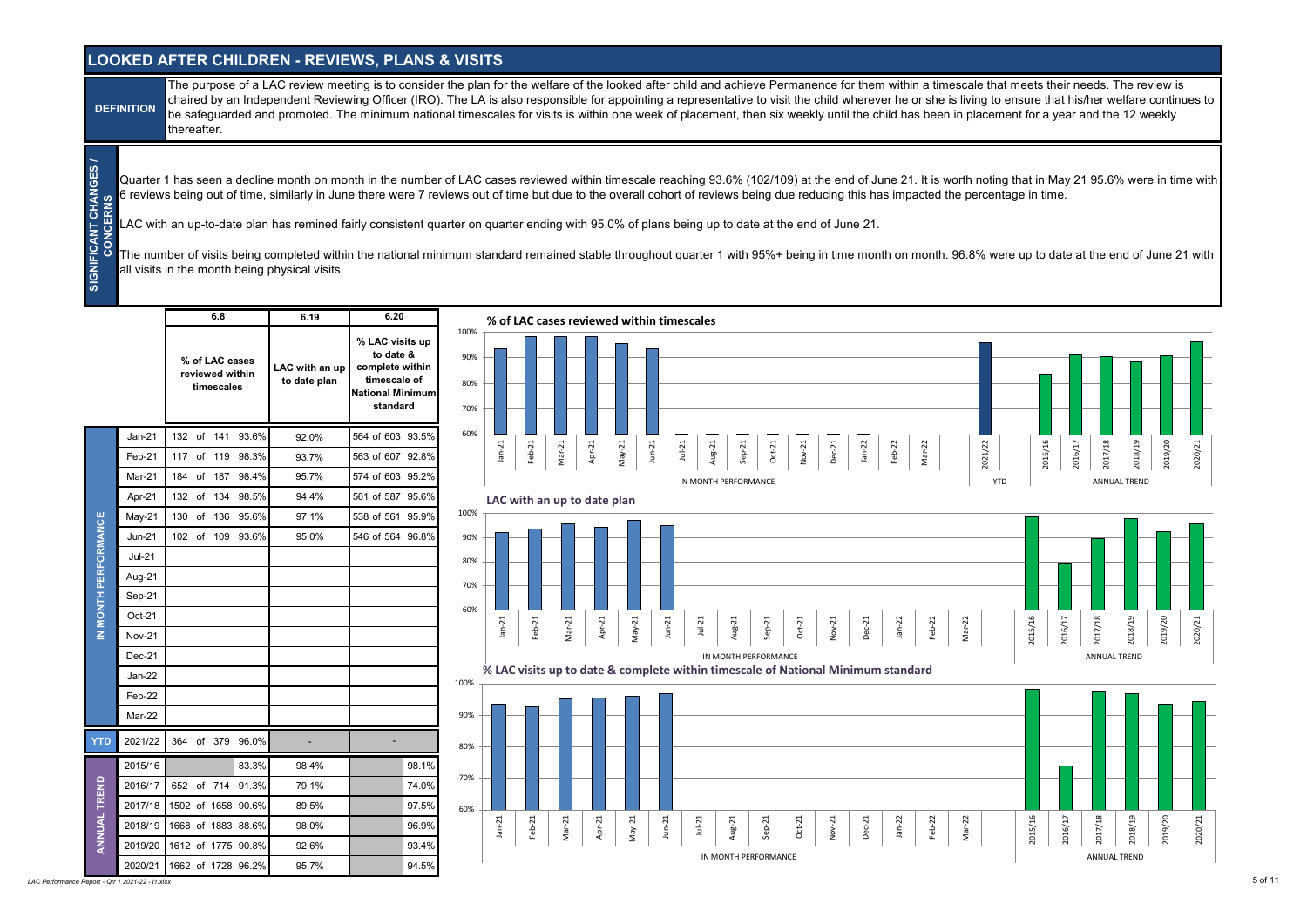#### **LOOKED AFTER CHILDREN - HEALTH**

Local authorities have a duty to safeguard and to promote the welfare of the children they look after, therefore the local authority should make arrangements to ensure that every child who is looked after has his/her health needs fully assessed and a health plan clearly set out.

Health checks have seen a rapid decline during quarter 1 from 92.4% at the end of March 21 to 78.1% at the end of June 21. Given the Covid-19 pandemic, there is ongoing positive commitment to ensuring children's health needs are met, while this may not always be able to be captured in the full written health assessment.

Dental checks have been continuing a month-on-month downward trend since the Covid-19 pandemic started reaching 27.1% in March 21. However, quarter 1 has started to see this improve slightly ending with 30.7% LAC with an up-to-date dental assessment. Due to the Covid-19 pandemic, dental surgeries either closed or only provided emergency care at times which significantly affected LAC being able to attend assessments. There is focused work in place via the Health and Wellbeing partnership and as dentists seek to reopen there is a clear plan to support an increase in dental checks.

23 initial health assessments were completed in quarter 1 with 15 of them being in time (65.2%). For initial assessments the percentage is impacted upon by reduced numbers and often covid and self-isolating. This is a positive start to the year considering the current demands and pressures related to the Covid-19 pandemic.

|                   |                         | 6.10                                                               | 6.11                                                               |                                                                    | 6.12                                                                      | Health of LAC - Health Assessments up to date                                                                                                                                       |                                                                                                |
|-------------------|-------------------------|--------------------------------------------------------------------|--------------------------------------------------------------------|--------------------------------------------------------------------|---------------------------------------------------------------------------|-------------------------------------------------------------------------------------------------------------------------------------------------------------------------------------|------------------------------------------------------------------------------------------------|
|                   |                         | <b>Health of LAC</b><br>Health<br><b>Assessments</b><br>up to date | <b>Health of LAC</b><br>Dental<br><b>Assessments</b><br>up to date | Health of LAC -<br>No. Initial<br>Health<br>Assessments In<br>Time | <b>Health of LAC</b><br>% Initial Health<br><b>Assessments In</b><br>Time | 100%<br>80%<br>60%                                                                                                                                                                  |                                                                                                |
|                   | $Jan-21$                | 92.4%                                                              | 34.9%                                                              | $13$ of<br>17                                                      | 76.5%                                                                     | 40%                                                                                                                                                                                 |                                                                                                |
|                   | Feb-21                  | 92.4%                                                              | 29.1%                                                              | of<br>12<br>15                                                     | 80.0%                                                                     | 20%                                                                                                                                                                                 |                                                                                                |
|                   | Mar-21                  | 92.4%                                                              | 27.1%                                                              | of<br>9<br>11                                                      | 81.8%                                                                     | 0%                                                                                                                                                                                  |                                                                                                |
|                   | Apr-21                  | 91.9%                                                              | 29.7%                                                              | of<br>16<br>11                                                     | 68.8%                                                                     | $Mar-21$<br>Apr-21<br>$May-21$<br>$J$ un- $21$<br>$Jan-21$<br>Feb-21<br>$Jul-21$<br>Aug-21<br>$_{\rm Oct-21}$<br>$Jan-22$<br>$Feb-22$<br>$Mar-22$<br>$Sep-21$<br>Nov-21<br>$Dec-21$ | $2015/\sqrt{16}$<br>2017/18<br>2018/19<br>2019/20<br>$2016\,/\,17$<br>2020/21                  |
|                   | $May-21$                | 86.5%                                                              | 30.0%                                                              | of<br>$\overline{2}$<br>$\overline{4}$                             | 50.0%                                                                     |                                                                                                                                                                                     |                                                                                                |
| ORMANCE           | Jun-21                  | 78.1%                                                              | 30.7%                                                              | of<br>$\overline{2}$<br>$\mathbf{3}$                               | 66.7%                                                                     | IN MONTH PERFORMANCE                                                                                                                                                                | ANNUAL TREND                                                                                   |
|                   | $Jul-21$                |                                                                    |                                                                    |                                                                    |                                                                           |                                                                                                                                                                                     |                                                                                                |
|                   | Aug-21                  |                                                                    |                                                                    |                                                                    |                                                                           | Health of LAC - Dental Assessments up to date<br>100%                                                                                                                               |                                                                                                |
| <b>MONTH PERF</b> | Sep-21                  |                                                                    |                                                                    |                                                                    |                                                                           | 80%                                                                                                                                                                                 |                                                                                                |
|                   | Oct-21                  |                                                                    |                                                                    |                                                                    |                                                                           | 60%                                                                                                                                                                                 |                                                                                                |
| $\Xi$             | <b>Nov-21</b>           |                                                                    |                                                                    |                                                                    |                                                                           | 40%                                                                                                                                                                                 |                                                                                                |
|                   | $Dec-21$                |                                                                    |                                                                    |                                                                    |                                                                           |                                                                                                                                                                                     |                                                                                                |
|                   | $Jan-22$                |                                                                    |                                                                    |                                                                    |                                                                           | 20%                                                                                                                                                                                 |                                                                                                |
|                   | Feb-22                  |                                                                    |                                                                    |                                                                    |                                                                           | 0%                                                                                                                                                                                  |                                                                                                |
|                   | Mar-22                  |                                                                    |                                                                    |                                                                    |                                                                           | $Feb-21$<br>$Mar-21$<br>Apr-21<br>$May-21$<br>$J$ un- $21$<br>$Jul-21$<br>Aug-21<br>$Jan-22$<br>$Mar-22$<br>$Jan-21$<br>$Sep-21$<br>$Oct-21$<br>$Nov-21$<br>$Dec-21$<br>Feb-22      | $2017\,/\,18$<br>2015 / 16<br>$2016\,/\,17$<br>$2018\,/\,19$<br>2019 / 20<br>$2020$ / $21\,$   |
| <b>YTD</b>        | 2021 / 22               |                                                                    |                                                                    | 23<br>$15$ of                                                      | 65.2%                                                                     | IN MONTH PERFORMANCE                                                                                                                                                                | ANNUAL TREND                                                                                   |
|                   | 2015/16                 | 92.8%                                                              | 95.0%                                                              |                                                                    | 8.4%                                                                      | Health of LAC - % Initial Health Assessments In Time                                                                                                                                |                                                                                                |
| TREND             | 2016 / 17               | 89.5%                                                              | 57.3%                                                              |                                                                    | 18.2%                                                                     | 100%                                                                                                                                                                                |                                                                                                |
|                   | 2017 / 18               | 83.7%                                                              | 72.5%                                                              |                                                                    | 55.7%                                                                     | 80%                                                                                                                                                                                 |                                                                                                |
| ANNUAL'           | 2018 / 19               | 91.8%                                                              | 88.4%                                                              | 136 of<br>266                                                      | 51.1%                                                                     | 60%                                                                                                                                                                                 |                                                                                                |
|                   | 2019 / 20               | 88.2%                                                              | 82.2%                                                              | 172 of<br>199                                                      | 86.4%                                                                     | 40%                                                                                                                                                                                 |                                                                                                |
|                   | 2020 / 21               | 88.3%                                                              | 20.2%                                                              | 119 of<br>151                                                      | 78.8%                                                                     |                                                                                                                                                                                     |                                                                                                |
|                   | SN AVE                  |                                                                    |                                                                    |                                                                    |                                                                           | 20%                                                                                                                                                                                 |                                                                                                |
|                   | <b>BEST SN</b>          |                                                                    |                                                                    |                                                                    |                                                                           | 0%<br>$Jul-21$                                                                                                                                                                      |                                                                                                |
| <b>LATEST</b>     | NAT AVE                 |                                                                    |                                                                    |                                                                    |                                                                           | $Feb-21$<br>$Mar-21$<br>Apr-21<br>$May-21$<br>$J$ un- $21$<br>$Jan-21$<br>Aug-21<br>$Sep-21$<br>$Oct-21$<br>$Jan-22$<br>$Feb-22$<br>$Mar-22$<br>Nov-21<br>$Dec-21$                  | $2015\,/\,16$<br>$2017\,/\,18$<br>$2018\,/\,19$<br>2019/20<br>$2016$ / $17\,$<br>$2020\,/\,21$ |
|                   | NAT TOP<br><b>QTILE</b> |                                                                    |                                                                    |                                                                    |                                                                           | IN MONTH PERFORMANCE                                                                                                                                                                | ANNUAL TREND                                                                                   |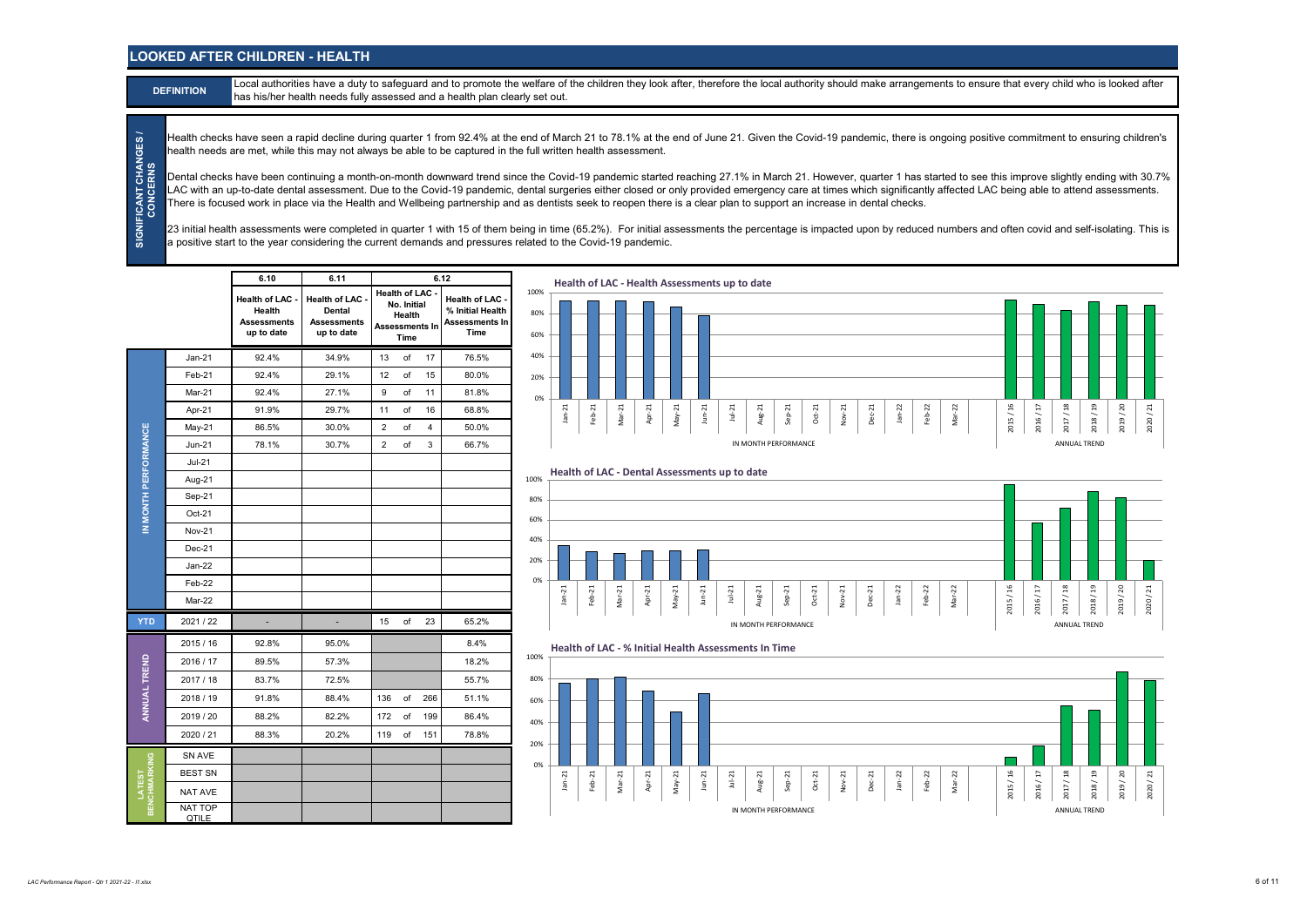#### **LOOKED AFTER CHILDREN - EDUCATION**

A personal education plan (PEP) is a school based meeting to plan for the education of a child in care. The government have made PEPs a statutory requirement for children in care to help track and promote their achievements. *(PEPs are now in place for LAC aged two to their 18th birthday.)*

in comparison to the same time period last year, PEP completion has improved for both measures and improved within this academic year as well. The new early years development plan (PEP) for all LAC from birth to 2 years ol The EPEP system has been adapted to reflect the 0-2 years milestones in line with both education and health. The plan is identifying progress and any gaps in developments.

Virtual School monitored attendance throughout COVID lockdown with approximately 75 - 85% of learners attending a school setting for their education.

SIGNIFICANT CHANGES / CONCERNS **SIGNIFICANT CHANGES / CONCERNS** Data for reduced provision is currently not available from the ePEP system. The performance team are working closely with eGOV to ensure that reduced provision, attendance, and exclusion data analysis tools are available v moving forward and that these can be backdated. The ePEP has also been updated to support streamlining the document and building on the signs of safety mapping techniques we have been using. This will support greater clari needs, support and plans and improve the quality of the PEP document.

A new team member will join the secondary & post 16 team in September replacing an adviser. The Post 16 Adviser will be transferring to a full-time contract and starting a Level 6 careers quidance qualification to provide to our post 16 learners, their carers, social worker and leaving Care Personal Adviser. A new team member will also be joining the primary and early years team mid-September following the retirement of an advisor.

The role of the Virtual Headteacher has been extended to include all those children with or who have had a social worker. To support this a grant of £100,000 has been provided. A proposal will be discussed at DLT in Septem some changes to the Virtual School structure and some support and resourcing to agencies across the authority.

An expression of interest has been submitted to the DfE to support a pilot for post 16 Pupil Premium. If successful, this will enable opportunities to support learners throughout further education and virtual school have w ensure a robust plan is in place to support delivery and improve outcomes for our Post 16 learners.

Data Note: All of the below information has now been moved to the eGov system and the Virtual Heads are currently working with the Performance Team and eGov colleagues to create and validate reports which may cause some ch

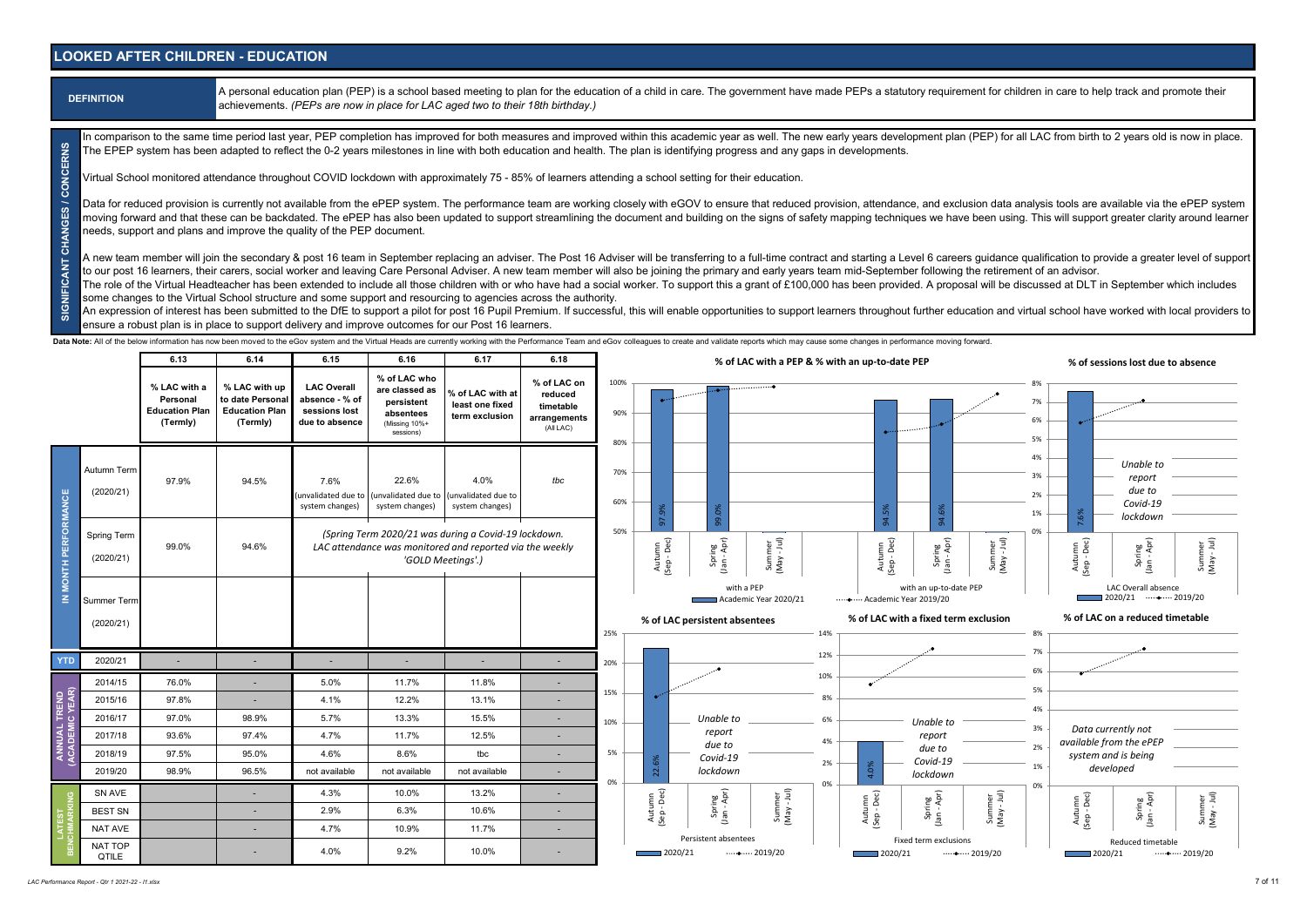#### **LOOKED AFTER CHILDREN - PLACEMENTS**

**DEFINITION** A LAC placement is where a child has become the responsibility of the local authority (LAC) and is placed with foster carers, in residential homes or with parents or other relatives.

The percentage of children and young people experiencing long term placement stability continues to be fairly static with 68.6% of long-term LAC having a stable placement for at least 2 years at the end of quarter 1. Performance also remains in line with the latest stat neighbour (68.5%) and national averages (69.0%). This continues to be positive in relation to the pressure of the Covid-19 pandemic on placements and is a testament to the work done by social workers, the SSW's therapeutic team and virtual school to maintain placement stability.

At the end of quarter 1 only 9.6% of children have had 3 or more placements in the last rolling 12 months which remains below the latest stat neighbour (10.0%) and national averages (10.0%). This measure has fluctuated in recent months which reflects some of the placement instability brought by the Covid-19 pandemic and is further complicated by a challenge around the placement availability for some of the older and more complex LAC.

The percentage of children in a family-based placement has been fairly consistent with 80.3% of LAC being in a family-based setting at the end on June 21. There continues to be positive foster recruitment inhouse but balanced against a number of foster carers resigning. Recruitment, retention, and the development of inhouse foster carers remains a key area focus.

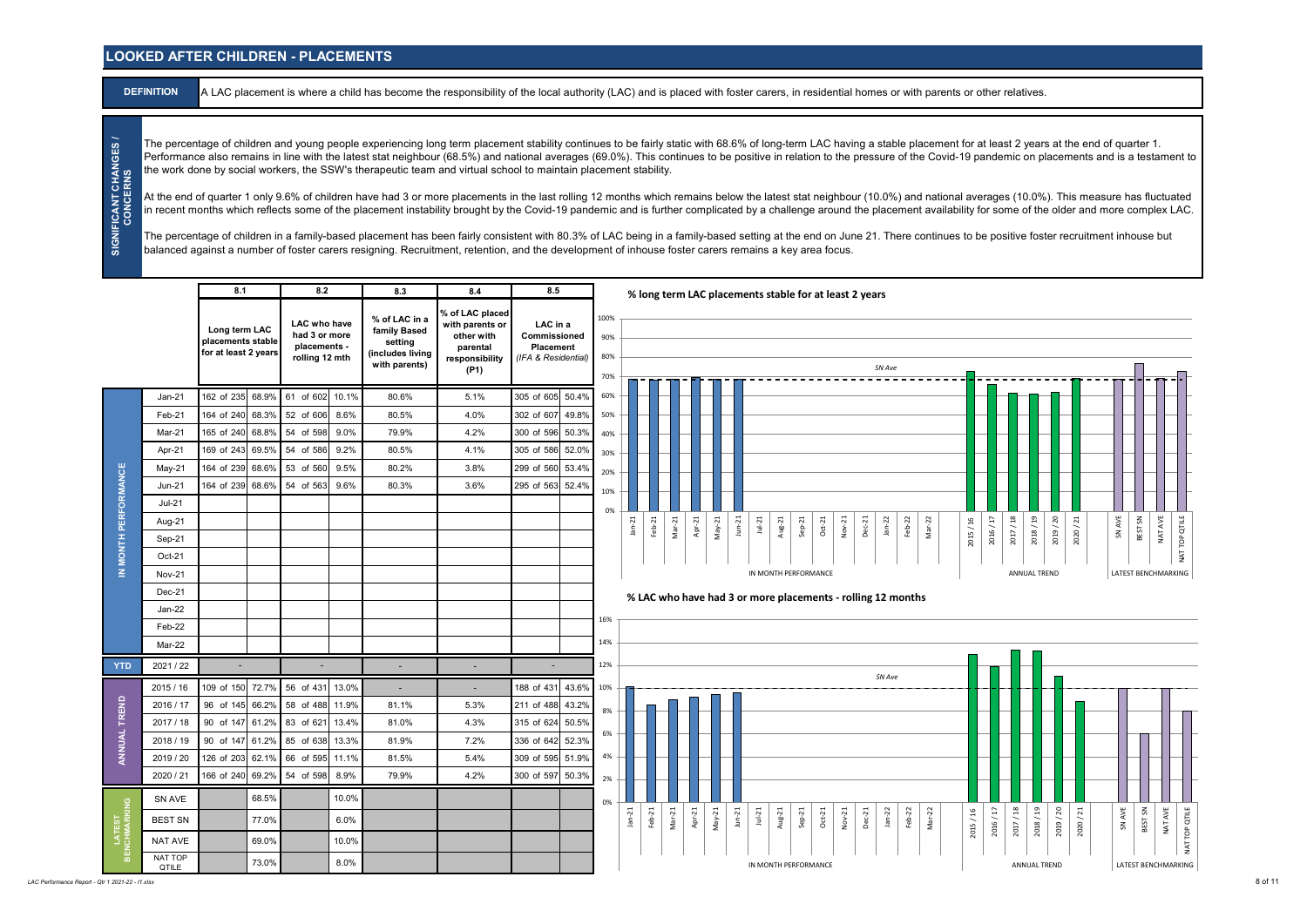#### **FOSTERING**

| <b>DEFINITION</b> |  |
|-------------------|--|
|                   |  |

A foster care family provide the best form of care for most Looked after children. Rotherham would like most of its children to be looked after by its own carers so that they remain part of their families and community .

**SIGNIFICANT CHANGES / CONCERNS** SIGNIFICANT CHANGES CONCERNS

There were 377 LAC in a fostering placement at the end of quarter 1 which equates to 67.0% of LAC. This is an increase when compared to the end of the previous quarter (65.6%).

The number of fostering households fell further during quarter 1 to 143 at the end of June 21, with only 4 new carers being recruited in quarter but 8 resignation. The challenge is that the new foster carer approvals are quite often being matched with the number of resignations and de-registrations.

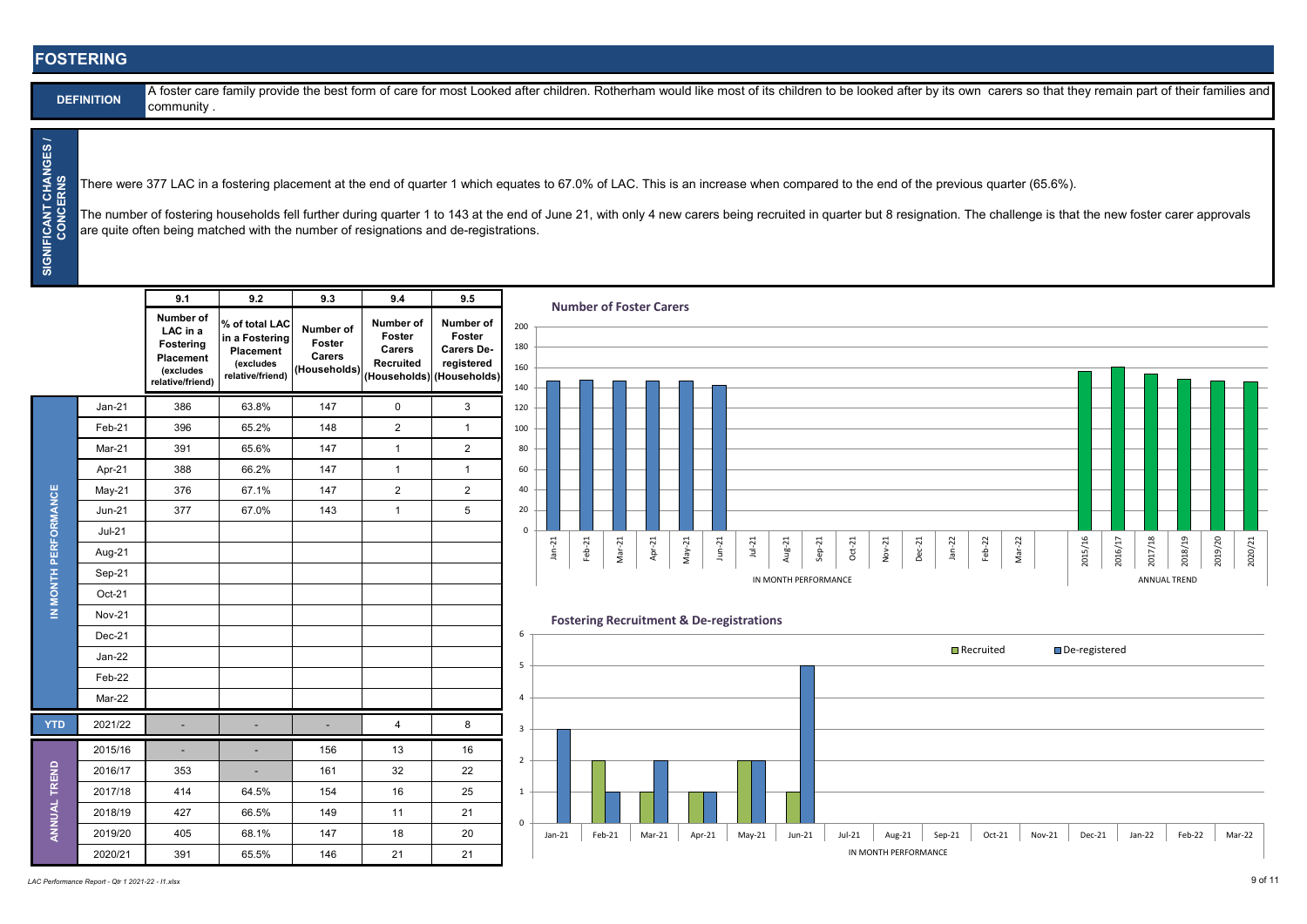#### **ADOPTIONS**

**DEFINITION** 

**SIGNIFICANT CHANGES / CONCERNS**

Following a child becoming a LAC, it may be deemed suitable for a child to become adopted which is a legal process of becoming a non-biological parent. The date it is agreed that it is in the best interests of the child that they should be placed for adoption is known as their 'SHOBPA'. Following this a family finding process is undertaken to find a suitable match for the child based on the child's needs, they will then be matched with an adopter(s) followed by placement with their adopter(s). This adoption placement is monitored for a minimum of 10 weeks and assessed as stable and secure before the final adoption order is granted by court decision and the adoption order is made. Targets for measures A1 and A2 are set centrally by government office.

9 adoptions have already taken place this year during quarter 1 which is reassuring to see and highlights that despite the COVID-19 pandemic the service has continued to ensure transitions to support adoption, adoption sup and applications have continued to be progressed, ready for court coming back online.

At the end of quarter 1, the A1 measure is 475.4 days and the A2 measure is 282.3 days. These both continue to be higher than recent years however this was anticipated due to the court delays caused by the Covid-19 pandemic.

*Data Note: Performance is taken from a manual tracker updated in service as not all of the data is currently recorded on LCS.*



*\*Annual Trend relates to current reporting year April to Mar - not rolling year \*\*adoptions have a 28 day appeal period so any children adopted in the last 28 days are still subject to appeal*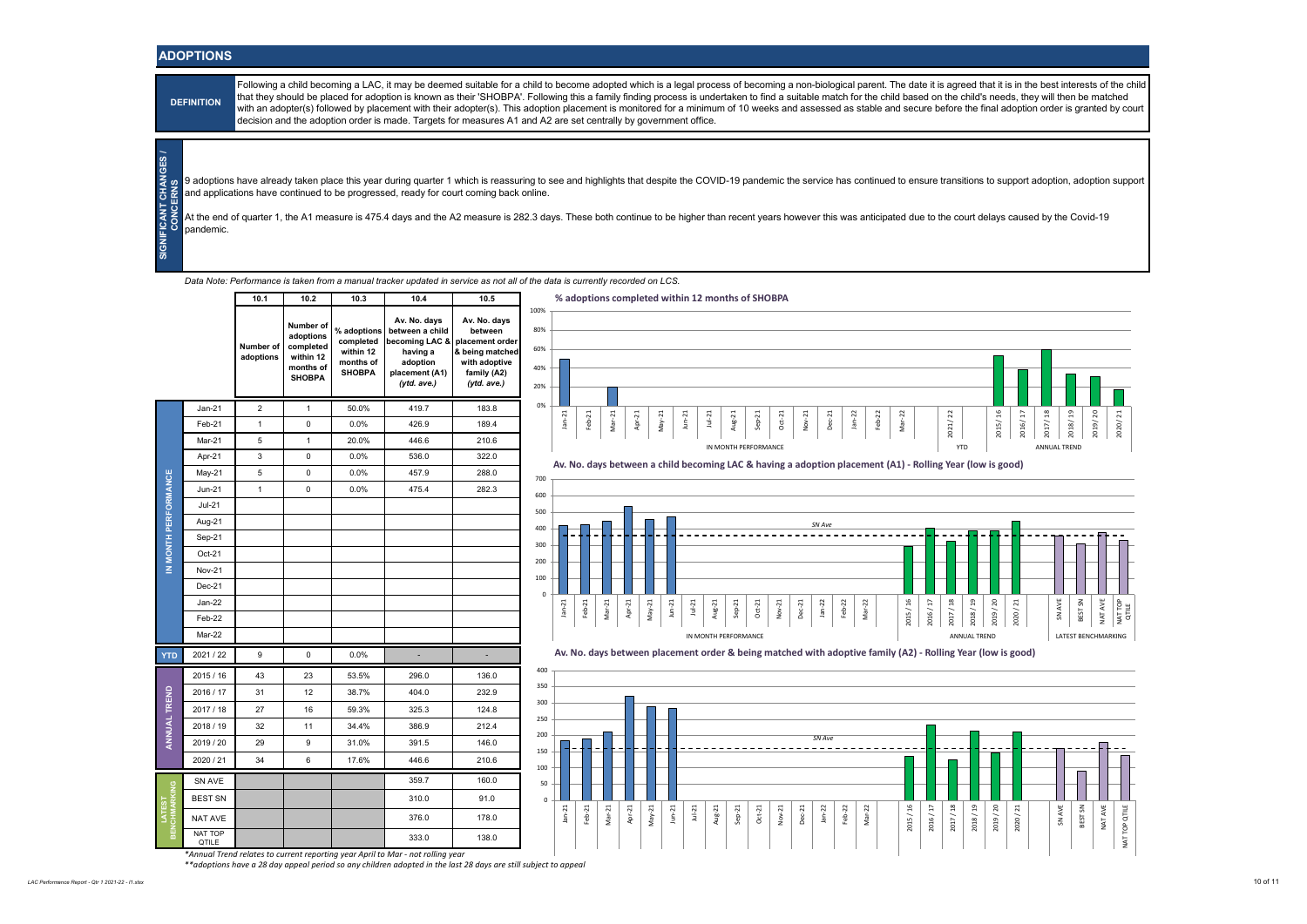#### **CARE LEAVERS**

**DEFINITION** A care leaver is defined as a person aged 25 or under, who has been looked after away from home by a local authority for at least 13 weeks since the age of 14; and who was looked after away from home by the local authority at school-leaving age or after that date. Suitable accommodation is defined as any that is not prison or bed and breakfast.

At the end of quarter 1 the care leavers cohort was 312 which is continuing the recent reducing pattern in numbers.

Care Leavers with a pathway plan continues t be fairly stable, however the timeliness of pathway plans fluctuates month on month on month with 81.6% at the end of March 21. Timeliness continues to be an ongoing area of focus for the LAC and leaving care service.

**SIGNIFICANT CHANGES /<br>CONCERNS SIGNIFICANT CHANGES / CONCERNS** The number of care leavers in suitable accommodation remains positive and recent months have seen this stabilise and end quarter 1 with 96.5%. This continues to be above the latest stat neighbour (86.6%) and national averages (85.0%). Quarter 1 has seen a downward trend in the number of care leavers in employment, education, or training reaching 61.2% at the end of June 21. However, this remains higher than the latest stat neighbour (56.0%) and national averages (51.0%). Both of these measures remain positive given the Covid-19 pandemic which shows the ongoing positive work of the network around the young people, despite the challenges of the pandemic and acknowledged impact on this age group nationally.